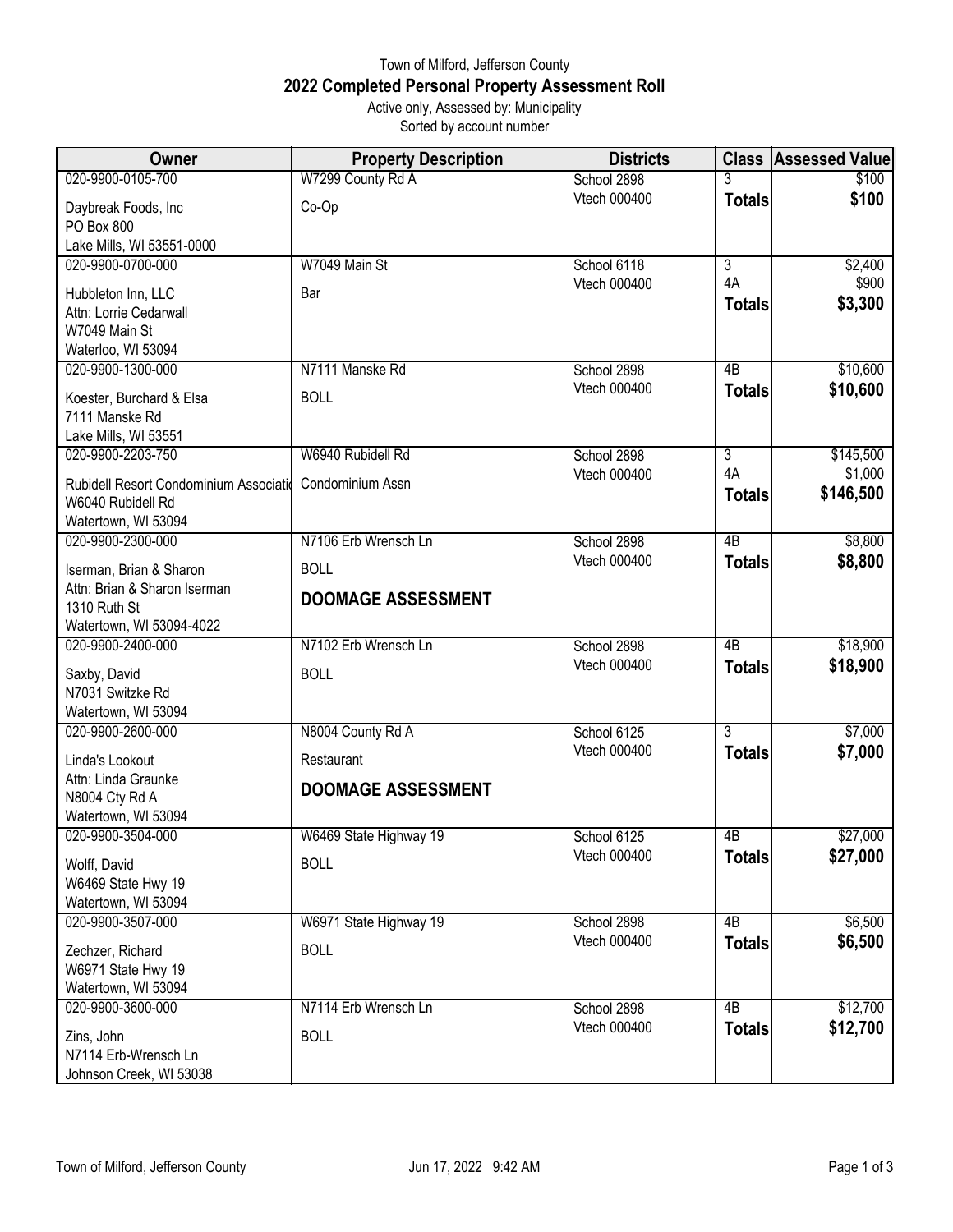| Owner                                           | <b>Property Description</b> | <b>Districts</b> |                | <b>Class Assessed Value</b> |
|-------------------------------------------------|-----------------------------|------------------|----------------|-----------------------------|
| 020-9900-3800-000                               | W5670 French Rd             | School 6125      | 3              | \$22,300                    |
| Milford Hills Hunt Club, LLC                    | Hunt Club                   | Vtech 000400     | <b>Totals</b>  | \$22,300                    |
| d.b.a. D & L Shoot LLC                          | <b>DOOMAGE ASSESSMENT</b>   |                  |                |                             |
| W5670 French Rd                                 |                             |                  |                |                             |
| Johnson Creek, WI 53038<br>020-9900-4200-000    | (scattered)                 | School 2898      | 4A             | \$1,600                     |
|                                                 |                             | Vtech 000400     | <b>Totals</b>  | \$1,600                     |
| Clear Channel Outdoor, Inc                      | <b>Outdoor Advertising</b>  |                  |                |                             |
| 20880 Stone Oak Pkwy<br>San Antonio, TX 78258   |                             |                  |                |                             |
| 020-9900-4210-000                               | W7071 Main St               | School 6118      | $\overline{3}$ | \$2,500                     |
| Harry'z Boondocks, LLC                          | Bar & Grill                 | Vtech 000400     | <b>Totals</b>  | \$2,500                     |
| Attn: Harold M Zirbel                           |                             |                  |                |                             |
| W6626 Navan Rd                                  | <b>DOOMAGE ASSESSMENT</b>   |                  |                |                             |
| Watertown, WI 53094                             |                             |                  |                |                             |
| 020-9900-4270-000                               | W6940 Rubidell Rd           | School 2898      | $\overline{3}$ | \$8,000                     |
| Gordon Flesch Co, Inc                           | Leasing                     | Vtech 000400     | <b>Totals</b>  | \$8,000                     |
| 2675 Research Park Dr                           |                             |                  |                |                             |
| Madison, WI 53711<br>020-9900-4500-000          | W6376 County Rd A           | School 2898      | $\overline{3}$ | \$63,000                    |
|                                                 |                             | Vtech 000400     | 4A             | \$100                       |
| HG Restaurant Group, LLC                        | Restaurant                  |                  | <b>Totals</b>  | \$63,100                    |
| W8090 County Rd B<br>Lake Mills, WI 53551       |                             |                  |                |                             |
| 020-9900-5200-000                               | (scattered)                 | School 2730      | 4A             | \$3,200                     |
| <b>DISH Network, LLC</b>                        | Satellite TV                | Vtech 000400     | <b>Totals</b>  | \$3,200                     |
| PO Box 6623                                     |                             |                  |                |                             |
| Englewood, CO 80155                             |                             |                  |                |                             |
| 020-9900-6800-000                               | N6748 South Ln              | School 2730      | $\overline{3}$ | \$1,600                     |
| ADT, LLC                                        | <b>Security Services</b>    | Vtech 000400     | <b>Totals</b>  | \$1,600                     |
| Attn: Tax Dept.                                 |                             |                  |                |                             |
| PO Box 54767                                    |                             |                  |                |                             |
| Lexington, KY 40555<br>020-9900-7705-000        | N7294 County Rd Q           | School 2898      | 4A             | \$1,300                     |
|                                                 |                             | Vtech 000400     | <b>Totals</b>  | \$1,300                     |
| Kool Trikes North, LLC<br>N7294 County Rd Q     | Mortocycle Conversion       |                  |                |                             |
| Johnson Creek, WI 53038                         | <b>DOOMAGE ASSESSMENT</b>   |                  |                |                             |
| 020-9900-7706-000                               | N7749 County Rd A           | School 2898      | 4A             | \$3,100                     |
| Mount of Cephas                                 | Stone & Engraving           | Vtech 000400     | <b>Totals</b>  | \$3,100                     |
| N7749 County Rd A                               | <b>DOOMAGE ASSESSMENT</b>   |                  |                |                             |
| Johnson Creek, WI 53038<br>020-9900-7708-000    | N7415 County Rd N           | School 2730      | $\overline{3}$ | \$4,100                     |
|                                                 |                             | Vtech 000400     | 4A             | \$0                         |
| Schweighardt Concrete, LLC<br>N7415 County Rd N | Construction                |                  | <b>Totals</b>  | \$4,100                     |
| Johnson Creek, WI 53038-0000                    |                             |                  |                |                             |
| 020-9900-7709-000                               | (scattered)                 | School 2730      | $\overline{3}$ | \$3,100                     |
| DirecTV, LLC                                    | Satellite TV                | Vtech 000400     | <b>Totals</b>  | \$3,100                     |
| Attn: Allison Morgan                            |                             |                  |                |                             |
| PO Box 2789                                     |                             |                  |                |                             |
| Addison, TX 75001                               |                             |                  |                |                             |